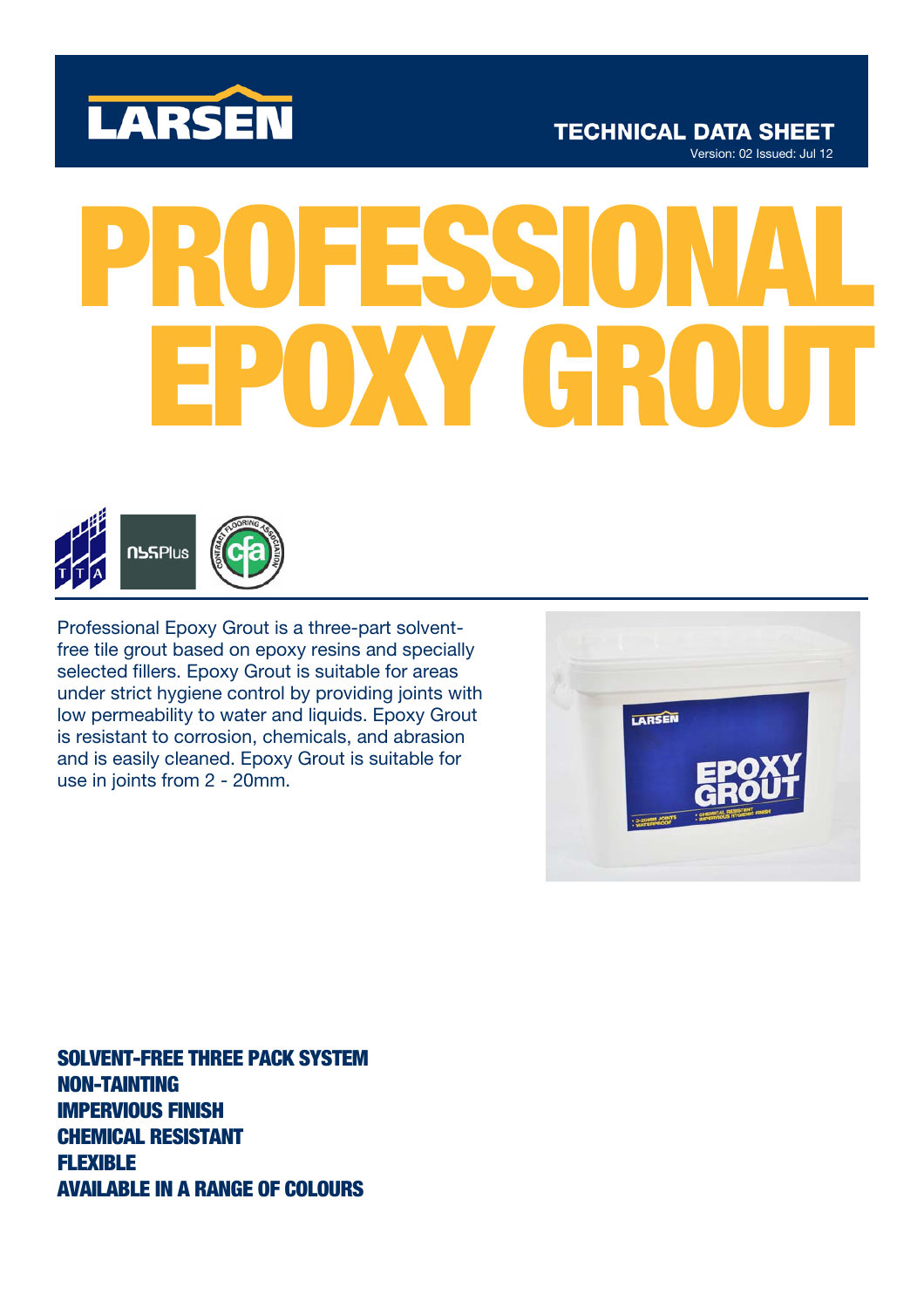

Version: 02 Issued: Jul 12

# TECHNICAL INFORMATION:

| <b>PRODUCT INFORMATION</b>                                |                                                                                                                                           |
|-----------------------------------------------------------|-------------------------------------------------------------------------------------------------------------------------------------------|
| <b>FORM:</b>                                              | Part A - Liquid; Part B - Liquid; Part C - Powder                                                                                         |
| <b>COLOURS:</b>                                           | White, Ivory, Grey                                                                                                                        |
| <b>HAZARD INFORMATION:</b>                                | IRRITANT - Consult Safety Datasheet before use. contains Epoxies and<br>cement.                                                           |
| <b>CLEANING:</b>                                          | Clean tools, equipment, etc. Using warm water.<br>Mechanical means are necessary when the product has set.                                |
| <b>PACKAGING:</b>                                         | 5kg 3-component pack in plastic tub                                                                                                       |
| <b>STORAGE CONDITIONS:</b>                                | Store in sealed containers in dry conditions, protected from extremes of<br>temperature                                                   |
| <b>SHELF LIFE:</b>                                        | 6 months in unopened manufacturer's packaging                                                                                             |
| <b>APPLICATION INFORMATION</b>                            |                                                                                                                                           |
| <b>MIX PROPORTIONS:</b>                                   | Mix parts A&B and add Part C to a uniform consistency                                                                                     |
| <b>POT LIFE:</b>                                          | 40-50 minutes @ 20°C                                                                                                                      |
| <b>APPLICATION TEMPERATURE:</b>                           | +5 $\mathrm{^{\circ}C}$ to +30 $\mathrm{^{\circ}C}$                                                                                       |
| <b>JOINT WIDTH:</b>                                       | $2-20$ mm                                                                                                                                 |
| <b>TIME TO TRAFFIC:</b><br>(depending on site conditions) | Light Foot Traffic after 12 hours<br>Full Traffic after 24 hours                                                                          |
| <b>COVERAGE:</b>                                          | Dependent on the size of tile, joint width and joint depth.                                                                               |
|                                                           | kg/m <sup>2</sup><br>Coverage = $(L + B) \times W \times D \times 2.0$<br>$(L \times B)$                                                  |
|                                                           | Where: $L = length of tile$<br>$B =$ breadth of tile<br>$W = width of joint$<br>$D =$ depth of joint<br>$2.0$ = specific gravity of grout |
|                                                           | E.g. 300 x 300mm tile 8 mm deep, at 6 mm wide joint                                                                                       |
|                                                           | Coverage = $(300 + 300) \times 6 \times 8 \times 2.0 = 0.64$ kg/m <sup>2</sup><br>$(300 \times 300)$                                      |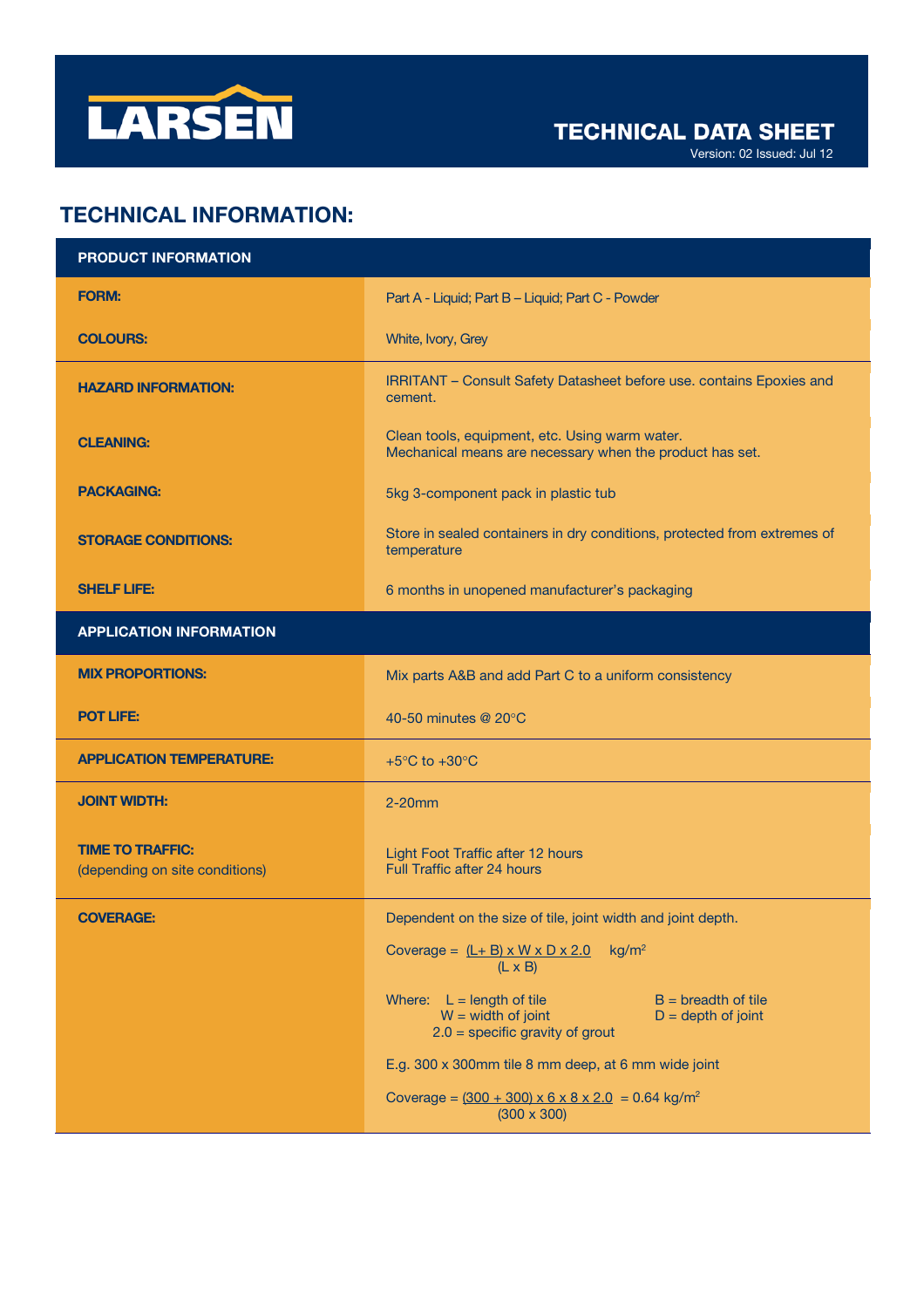

# TECHNICAL INFORMATION (continued):

| PERFORMANCE INFORMATION      | Typical Performance to BS EN 13888 |
|------------------------------|------------------------------------|
| <b>ABRASION RESISTANCE:</b>  | $\leq$ 250mm <sup>3</sup>          |
| <b>FLEXURAL STRENGTH:</b>    | $\geq$ 30MPa                       |
| <b>COMPRESSIVE STRENGTH:</b> | $\geq$ 45MPa                       |
| <b>SHRINKAGE:</b>            | $\leq$ 1.5mm/m                     |
| <b>WATER ABSORPTION:</b>     | @240 min $\leq$ 0.1g               |
| <b>CLASSIFICATION:</b>       | <b>Type RG</b>                     |